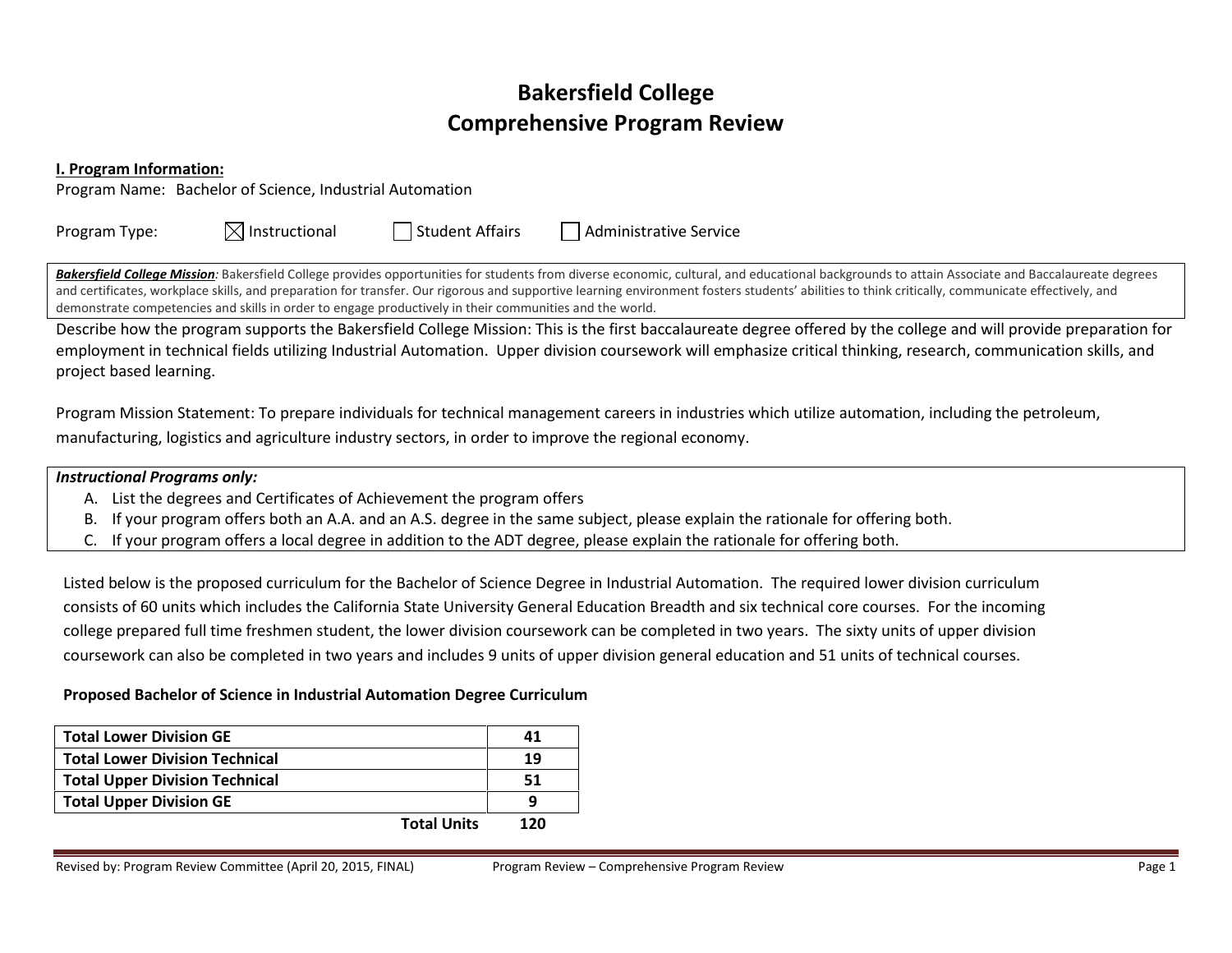## Lower Division Curriculum

| <b>CSU GE Breadth</b>                                             | <b>Units</b> | <b>Upper Division General Education</b>                 | Uni |
|-------------------------------------------------------------------|--------------|---------------------------------------------------------|-----|
| A.1 Oral Communication                                            |              | <b>Technical Writing</b>                                |     |
| A.2 Written Communication (ENGL B1a)                              |              | Industrial Organizational Psychology                    |     |
| A.3 Critical Thinking                                             |              | <b>Industrial Ethics</b>                                |     |
| B.1 Physical Universe (Physics B2a or higher required -           |              | <b>Total</b>                                            | 9   |
| satisfies B.3 Lab requirement) $1$                                | 4            |                                                         |     |
| <b>B.2 Life Science</b>                                           |              | <b>Upper Division Technical Core</b>                    | Uni |
| <b>B.3 Laboratory Activity</b>                                    |              | INDT B100 (Industrial Safety Principles and Management) | 3   |
| B.2 Mathematics/Quantitative Reasoning (Math B1a<br>required) $2$ | 4            | INDR B100a (Industrial Design Graphics I)               |     |
| C. Arts and Humanities                                            | ٩            | <b>INDR B100b (Industrial Design Graphics II)</b>       |     |
| D. Social Sciences                                                | ٩            | INDT B110 (Materials Science for the Technician)        |     |
| E. Lifelong Learning and Self-Development                         | 3            | INDA B110 (IA Networks)                                 |     |
| Total                                                             | 41           | INDA B112 (IA Systems)                                  |     |

| <b>Lower Division Technical Core</b>                  | <b>Units</b> | INDA B116 (Industrial Motion Control)                                |   |
|-------------------------------------------------------|--------------|----------------------------------------------------------------------|---|
| <b>ELET B1 (Basic Electronics)</b>                    |              | INDA B120 (Industry Sector Seminar: Applied Automation)              | 3 |
| ELET B4 (Computer Integrated Manufacturing)           |              | INDA B122 (Industry Sector Seminar: Manufacturing and<br>Production) |   |
| ELET B5 (Programmable Logic Controllers)              |              | INDA B124 (Industrial Manufacturing Processes)                       |   |
| ELET B55a (Electric Motors - Controls)                |              | INDA B130 (Project Management and Budgeting)                         |   |
| <b>ELET B56 (Instrumentation and Process Control)</b> |              | INDA B132 (Leadership and Entrepreneurship)                          |   |
| <b>ELET B70 (Mechanical Systems)</b>                  |              | INDA B134 (Quality Assurance)                                        |   |
| Total                                                 | 19           | INDA B135 (Facilities Planning and Operations)                       |   |

 $1$ Or Physics B4a or higher

<sup>2</sup>Or Math B2, Math B6a or higher

# Upper Division Curriculum

|                                           | Units | <b>Upper Division General Education</b> | <b>Units</b> |
|-------------------------------------------|-------|-----------------------------------------|--------------|
| nunication                                |       | <b>Technical Writing</b>                |              |
| mmunication (ENGL B1a)                    |       | Industrial Organizational Psychology    |              |
| าking                                     |       | Industrial Ethics                       |              |
| ijverse (Physics B2a or higher required - |       | Total                                   |              |

|                    | 3            | <b>Upper Division Technical Core</b>                                 | <b>Units</b> |
|--------------------|--------------|----------------------------------------------------------------------|--------------|
|                    |              | INDT B100 (Industrial Safety Principles and Management)              | 3            |
| easoning (Math B1a | 4            | INDR B100a (Industrial Design Graphics I)                            | 3            |
|                    | 9            | INDR B100b (Industrial Design Graphics II)                           | 3            |
|                    | 9            | INDT B110 (Materials Science for the Technician)                     | 3            |
| elopment           | 3            | INDA B110 (IA Networks)                                              | 3            |
| <b>Total</b>       | 41           | INDA B112 (IA Systems)                                               | 3            |
|                    |              | INDA B114 (IA Measurement)                                           | 3            |
|                    | <b>Units</b> | INDA B116 (Industrial Motion Control)                                | 3            |
|                    | 4            | INDA B120 (Industry Sector Seminar: Applied Automation)              | 3            |
| Aanufacturing)     | 3            | INDA B122 (Industry Sector Seminar: Manufacturing and<br>Production) | 3            |
| ontrollers)        | 3            | INDA B124 (Industrial Manufacturing Processes)                       | 3            |
| itrols)            | 3            | INDA B130 (Project Management and Budgeting)                         | 3            |
| Process Control)   | 3            | INDA B132 (Leadership and Entrepreneurship)                          | 3            |
|                    | 3            | INDA B134 (Quality Assurance)                                        | 3            |
| <b>Total</b>       | 19           | INDA B135 (Facilities Planning and Operations)                       | 3            |
|                    |              | INDA B140 (Systems Design and Integration)                           | 3            |
| r                  |              | INDA B141 (Systems Implementation)                                   | 3            |
|                    |              | <b>Total</b>                                                         | 51           |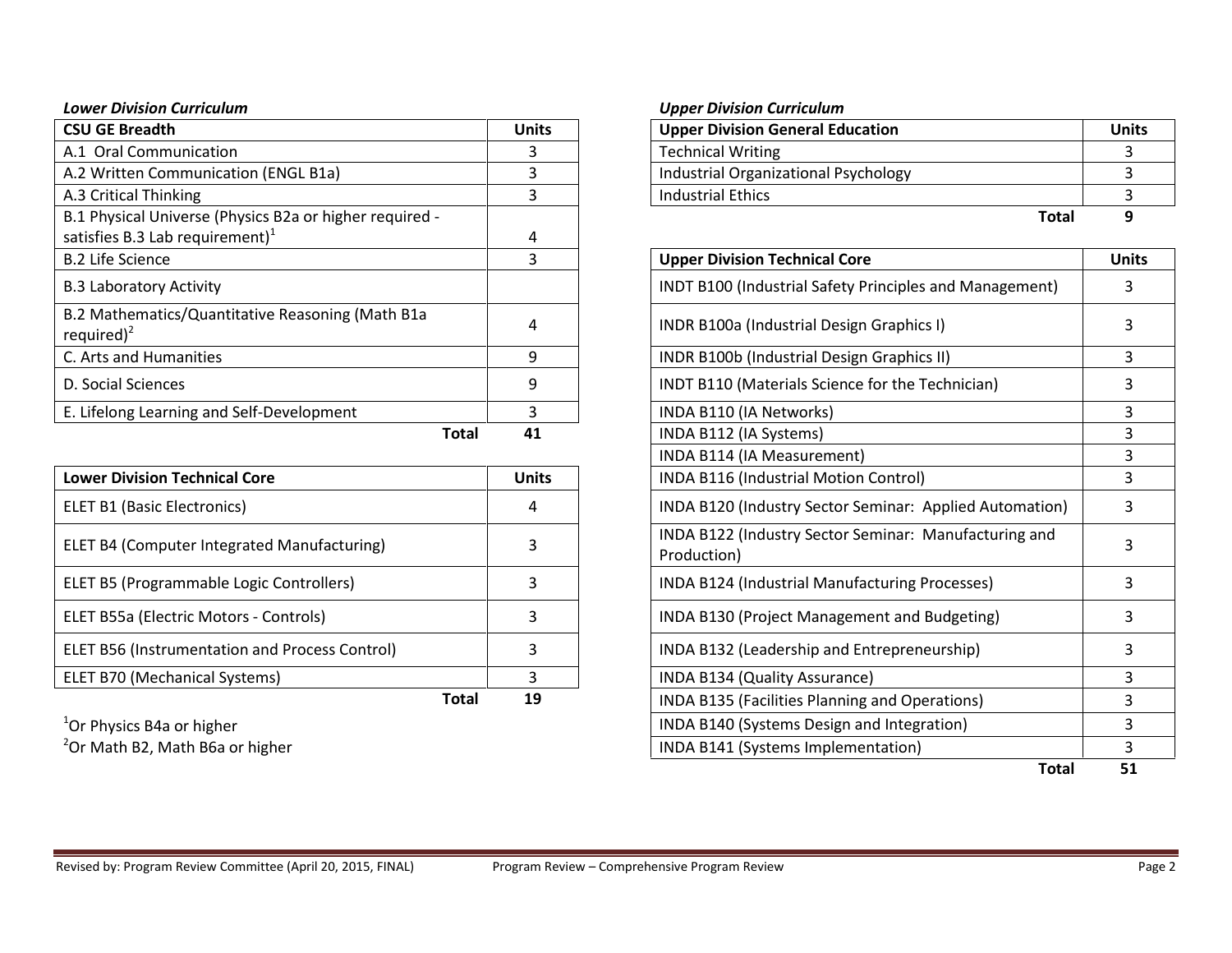## II. Progress on Program Goals, Future Goals, and Action Plans:

A. List the program's current goals. For each goal (minimum of 2 goals), discuss progress and changes. If the program is addressing more than two goals, please duplicate this section. N/A – New Program

| <b>Current Program Goals</b> | Which institutional goals from the 2015-2018<br><b>Strategic Directions for Bakersfield College</b><br>will be advanced upon completion of this<br>goal? (select all that apply) | Progress on goal achievement<br>(choose one)                      | <b>Comments</b> |
|------------------------------|----------------------------------------------------------------------------------------------------------------------------------------------------------------------------------|-------------------------------------------------------------------|-----------------|
|                              | 1: Student Learning<br>2: Student Progression and Completion<br>3: Facilities<br>4: Oversight and Accountability<br>5: Leadership and Engagement                                 | Completed:<br>(Date)<br>Revised:<br>(Date)<br>Ongoing:<br>(Date)  |                 |
|                              | 1: Student Learning<br>2: Student Progression and Completion<br>13: Facilities<br>4: Oversight and Accountability<br>5: Leadership and Engagement                                | Completed:<br>(Date)<br>(Date)<br>Revised:<br>[Ongoing:<br>(Date) |                 |

B. List the program's goals for the next three years. Ensure that stated goals are specific and measurable. State how each program goal supports the College's strategic goals. Each program must include an action plan.

| <b>Future Goals</b>                                                                                                                                                          | Which institutional goals from the 2015-<br>2018 Strategic Directions for Bakersfield<br>College will be advanced upon completion of<br>this goal? (select all that apply)             | <b>Action Plan</b>                                                                                            | <b>Timeline for</b><br>Completion                  | Lead person for<br>this goal           |
|------------------------------------------------------------------------------------------------------------------------------------------------------------------------------|----------------------------------------------------------------------------------------------------------------------------------------------------------------------------------------|---------------------------------------------------------------------------------------------------------------|----------------------------------------------------|----------------------------------------|
| 1. Develop the curriculum<br>outlines for 17 technical and 3<br>general education upper division<br>courses and the program outline<br>for Curriculum Committee<br>approval. | $\boxtimes$ 1: Student Learning<br>$\boxtimes$ 2: Student Progression and Completion<br>3: Facilities<br>4: Oversight and Accountability<br>5: Leadership and Engagement               | All upper division courses to Curriculum<br>Committee by fall 2015 and approved<br>for offering in fall 2016. | See action<br>plan                                 | Jason Dixon, Sean<br>Caras, Liz Rozell |
| 2. Submit Substantive Change to<br>ACCJC.                                                                                                                                    | 1: Student Learning<br>2: Student Progression and Completion<br>13: Facilities<br>$\boxtimes$ 4: Oversight and Accountability<br>$\overline{\phantom{a}}$ 5: Leadership and Engagement | Prepare Substantive Change for<br>submission to ACCJC November 7, 2015<br>meeting.                            | Complete &<br>reviewed by<br>September<br>30, 2015 | Liz Rozell, Kate<br>Pluta              |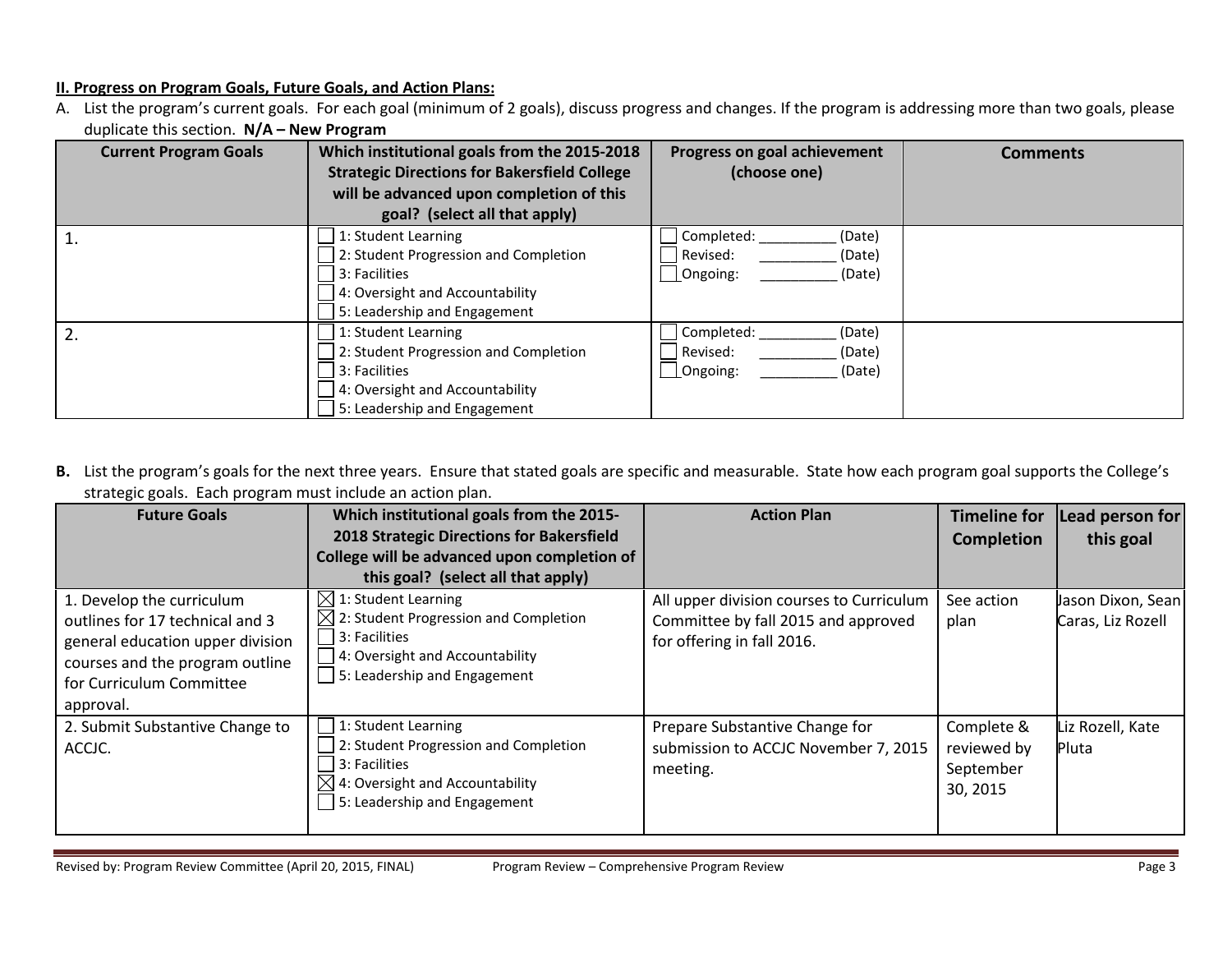| <b>Future Goals</b>                                                                                 | Which institutional goals from the 2015-<br>2018 Strategic Directions for Bakersfield<br>College will be advanced upon completion of<br>this goal? (select all that apply) | <b>Action Plan</b>                                                                                                                                                                              | <b>Timeline for</b><br><b>Completion</b>                          | Lead person for<br>this goal                                                         |
|-----------------------------------------------------------------------------------------------------|----------------------------------------------------------------------------------------------------------------------------------------------------------------------------|-------------------------------------------------------------------------------------------------------------------------------------------------------------------------------------------------|-------------------------------------------------------------------|--------------------------------------------------------------------------------------|
| 3. Complete full curricular<br>development of all upper division<br>courses.                        | $\boxtimes$ 1: Student Learning<br>$\boxtimes$ 2: Student Progression and Completion<br>3: Facilities<br>4: Oversight and Accountability<br>5: Leadership and Engagement   | Junior level courses fully developed by<br>Fall, 2016 and Spring, 2017. Senior<br>level courses fully developed by Fall,<br>2017 and Spring, 2018.                                              | Begin in<br><b>Spring, 2016</b><br>and complete<br>by Fall, 2017. | Jason Dixon,<br>Manuel<br>Fernandez, Klint<br>Rigby, Pat<br>Aderhold, new<br>faculty |
| 4.Remodel SE-46 for new<br>automation lab.                                                          | 1: Student Learning<br>2: Student Progression and Completion<br>$\boxtimes$ 3: Facilities<br>4: Oversight and Accountability<br>5: Leadership and Engagement               | Architect plans to be completed this by<br>January, 2016. Construction will be<br>June - September 2016.                                                                                        | See Action<br>Plan                                                | Liz Rozell, Jason<br>Dixon, Manuel<br>Fernandez                                      |
| 5.Identify and purchase<br>automation equipment and<br>supplies. Complete training on<br>equipment. | 1: Student Learning<br>2: Student Progression and Completion<br>$\boxtimes$ 3: Facilities<br>4: Oversight and Accountability<br>$\boxtimes$ 5: Leadership and Engagement   | New hires will work with Electronics<br>Technology faculty to identify<br>appropriate equipment purchases and<br>will attend training sessions on using<br>this equipment.                      | Fall, 2015 to<br>Summer, 2016                                     | Manuel<br>Fernandez, Jason<br>Dixon, new<br>faculty                                  |
| 6. Develop admission and student<br>services support processes.                                     | 1: Student Learning<br>$\boxtimes$ 2: Student Progression and Completion<br>3: Facilities<br>4: Oversight and Accountability<br>$\Box$ 5: Leadership and Engagement        | Develop application process and<br>documents, publish educational<br>planning guides, plan orientation<br>meetings and recruitment activities,<br>counsel and guide students in the<br>program. | Fall, 2015 to<br>Summer, 2018                                     | Cynthia<br>Quintanilla, Sue<br>Vaughn, Liz Rozell                                    |

# III. Trend Data Analysis: N/A – New Program

Review the data provided by Institutional Research. Provide an analysis of program data throughout the last three years, including:

- A. Changes in student demographics (gender, age and ethnicity).
- B. Changes in enrollment (headcount, sections, course enrollment, and productivity).
- C. Changes in achievement gap and disproportionate impact.
- D. Success and retention for face-to-face as well as online/distance courses.
- E. Degrees and certificates awarded (three-year trend data for each degree and/or certificate awarded).
- F. Other program-specific data (please specify or attach).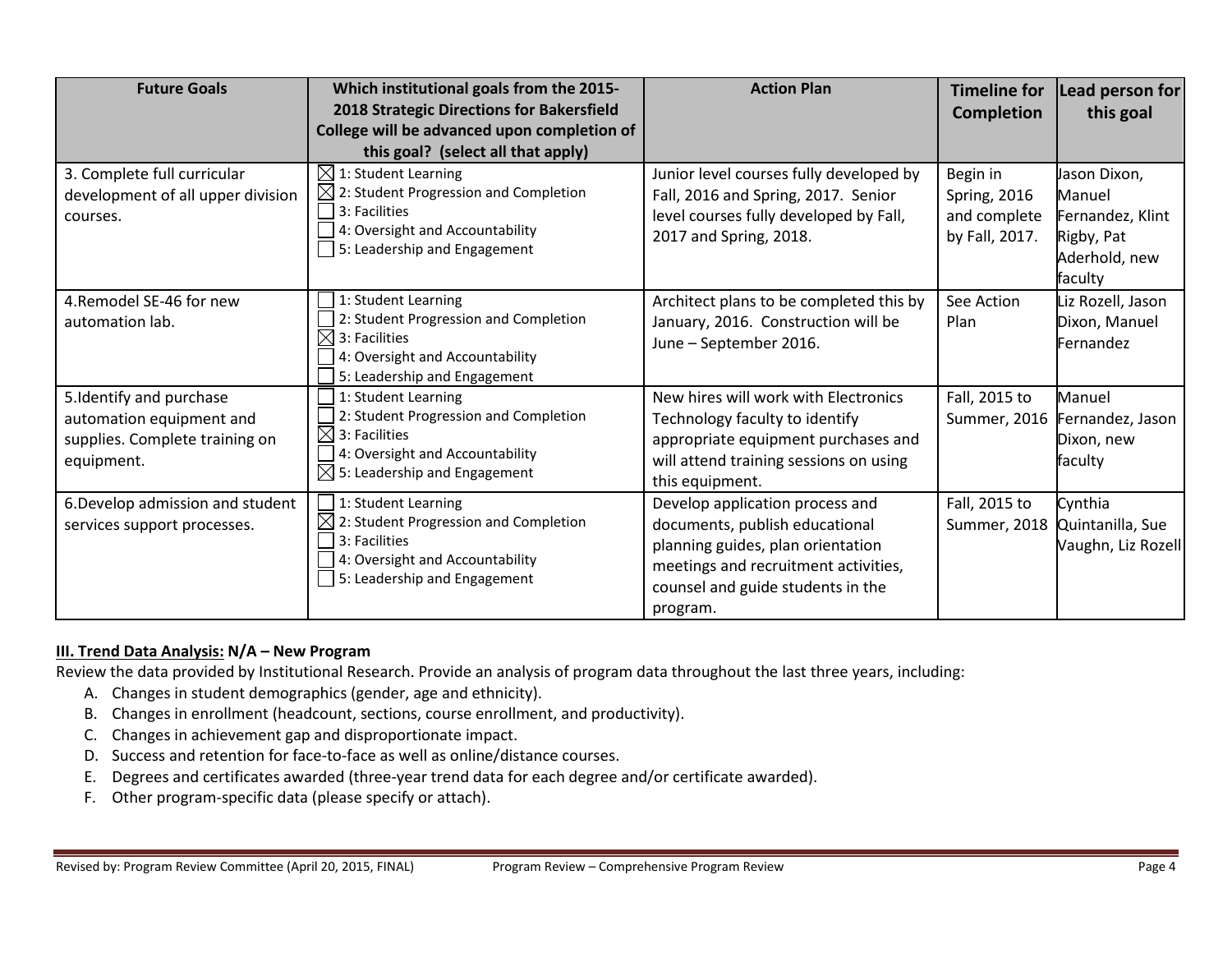G. List degrees and certificates awarded (three-year trend data for each degree and certificate awarded). Include targets (goal numbers) for the next three years.

| Full Name of Degree or Certificate | 2011-2012 | 2012-2013 | $2013 - 2014$   2014 - 2015   2015 - 2016   2016 - 2017 |  |  |
|------------------------------------|-----------|-----------|---------------------------------------------------------|--|--|
|                                    |           |           |                                                         |  |  |
|                                    |           |           |                                                         |  |  |
|                                    |           |           |                                                         |  |  |
|                                    |           |           |                                                         |  |  |

#### IV. Program Assessment:

A. List your Program Learning Outcomes (PLOs)/Administrative Unit Outcomes (AUOs).

#### ILO-PLO Mapping for the BAS in Industrial Automation

| <b>Institutional Learning Outcomes</b>                                     | <b>Programming Learning Outcomes</b>                                                                                                       |
|----------------------------------------------------------------------------|--------------------------------------------------------------------------------------------------------------------------------------------|
| 1. Think.                                                                  | Upon completion of this program, a student will be able to:                                                                                |
| Think critically and evaluate sources and information for validity and     | Apply critical and analytical thinking skills to industry related                                                                          |
| usefulness.                                                                | problems, related to safety, quality assurance and design of systems.                                                                      |
| 2. Communicate.                                                            | Upon completion of this program, a student will be able to:                                                                                |
| Communicate effectively in both written and oral forms.                    | Display effective communication skills, including presentation and<br>technical writing skills.                                            |
| 3. Demonstrate.                                                            | Upon completion of this program, a student will be able to:                                                                                |
| Demonstrate competency in a field of knowledge or with job-related skills. | Demonstrate a broad understanding of the mathematical and<br>scientific principles utilized in industrial automation and<br>manufacturing. |
|                                                                            | Demonstrate competency in industrial automation and<br>instrumentation, including relevant hardware and software utilized in<br>industry.  |
| 4. Engage.                                                                 | Upon completion of this program, a student will be able to:                                                                                |
| Engage productively in all levels of society-interpersonal, community, the | Manage automation and manufacturing projects applying knowledge                                                                            |
| state and nation, and the world.                                           | of budgetary and scheduling principles in an ethical environment.                                                                          |

# Items B-N are N/A – New Program

B. How did your outcomes assessment results during the past three years inform your program planning? Use bullet points to organize your response.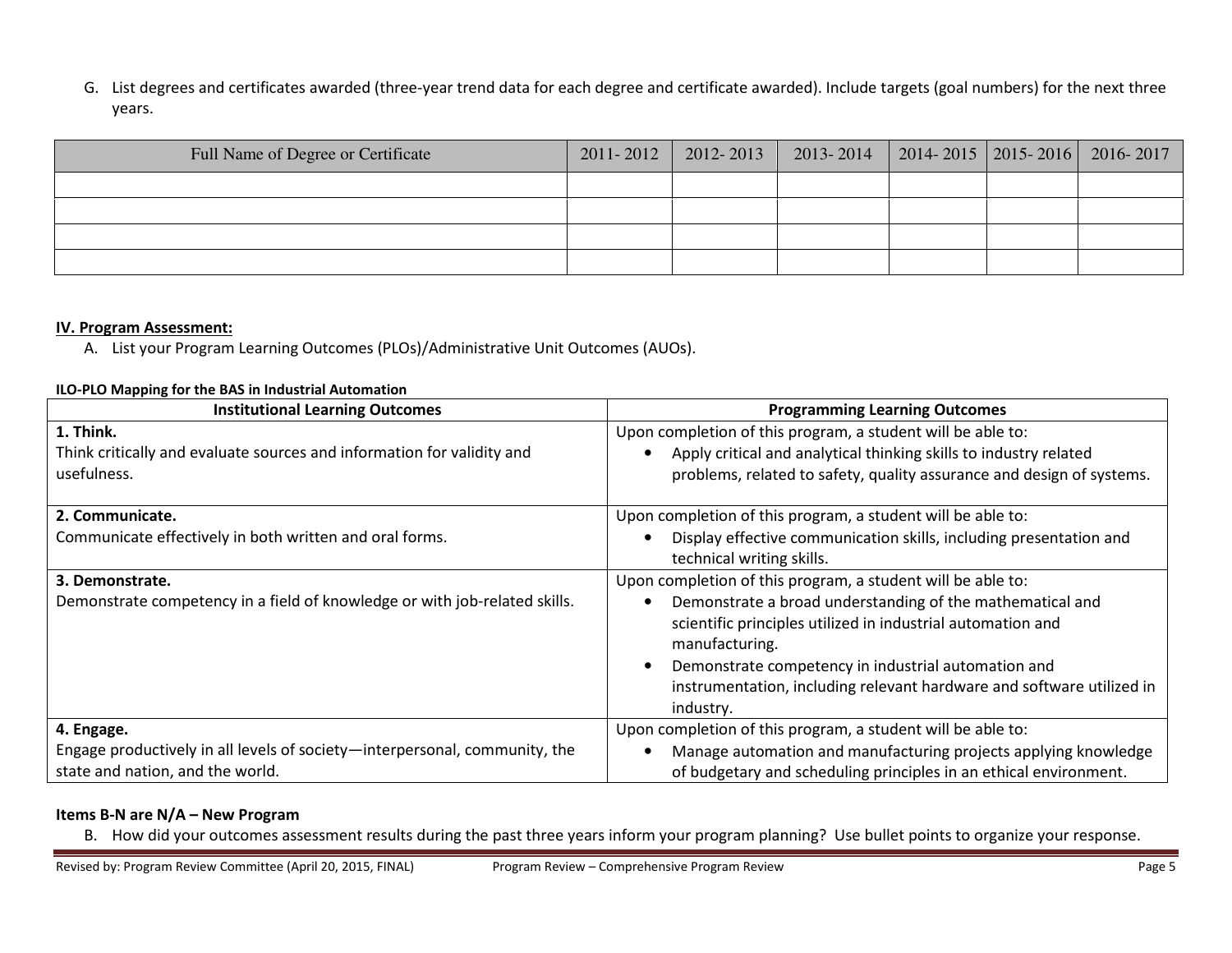- C. How did your outcomes assessment results during the past three years inform your resource requests? The results should support and justify resource requests for this year.
- D. Describe how the program monitors and evaluates its effectiveness.
- E. Describe how the program engages all unit members in the self-evaluation dialog and process.
- F. Provide recent data on the measurement of the PLOs/AUS., as well as a brief summary of findings.
- G. What have the program's PLO's/AUO's revealed or confirmed in the past three years?
- H. If applicable, list other information, data feedback or metrics to assess the program's effectiveness (e.g., surveys, job placement, transfer rates, output measurements).
- I. How do course level student learning outcomes align with program learning outcomes? Instructional programs can combine questions C and D for one response (SLO/PLO/ILO).
- J. How do the program learning outcomes or Administrative Unit Outcomes align with Institutional Learning Outcomes? All Student Affairs and Administrative Services should respond. Please see table listed above.
- K. How did your program address Equity, specifically referencing the achievement gap and disproportionate impact, over this comprehensive cycle?

## Institutional Learning Outcomes:

Think: Think critically and evaluate sources and information for validity and usefulness.

Communicate: Communicate effectively in both written and oral forms.

Demonstrate: Demonstrate competency in a field of knowledge or with job-related skills.

Engage: Engage productively in all levels of society – interpersonal, community, the state and the nation, and the world.

- L. Discuss your program's strengths.
- M. Discuss your program's weaknesses.
- N. If applicable, describe any unplanned events that affected your program.

V. Resource Analysis: To request resources (staff, faculty, technology, equipment, budget, and facilities), please fill out the appropriate form. https://committees.kccd.edu/bc/committee/programreview

- A. Human Resources and Professional Development:
	- 1. If you are requesting any additional positions, explain briefly how the additional positions will contribute to increased student success. Include upcoming retirements or open positions that need to be filled.
	- 2. Professional Development:
		- a. Describe briefly the effectiveness of the professional development your program has been engaged in (either providing or attending) during the last year, focusing on how it contributed to student success. N/A – New Program
		- b. What professional development opportunities and contributions can your program make to the college in the future?
- B. <u>Facilities:</u>
	- 1. How have facilities' maintenance, repair or updating affected your program in the past year as it relates to student success? N/A New Program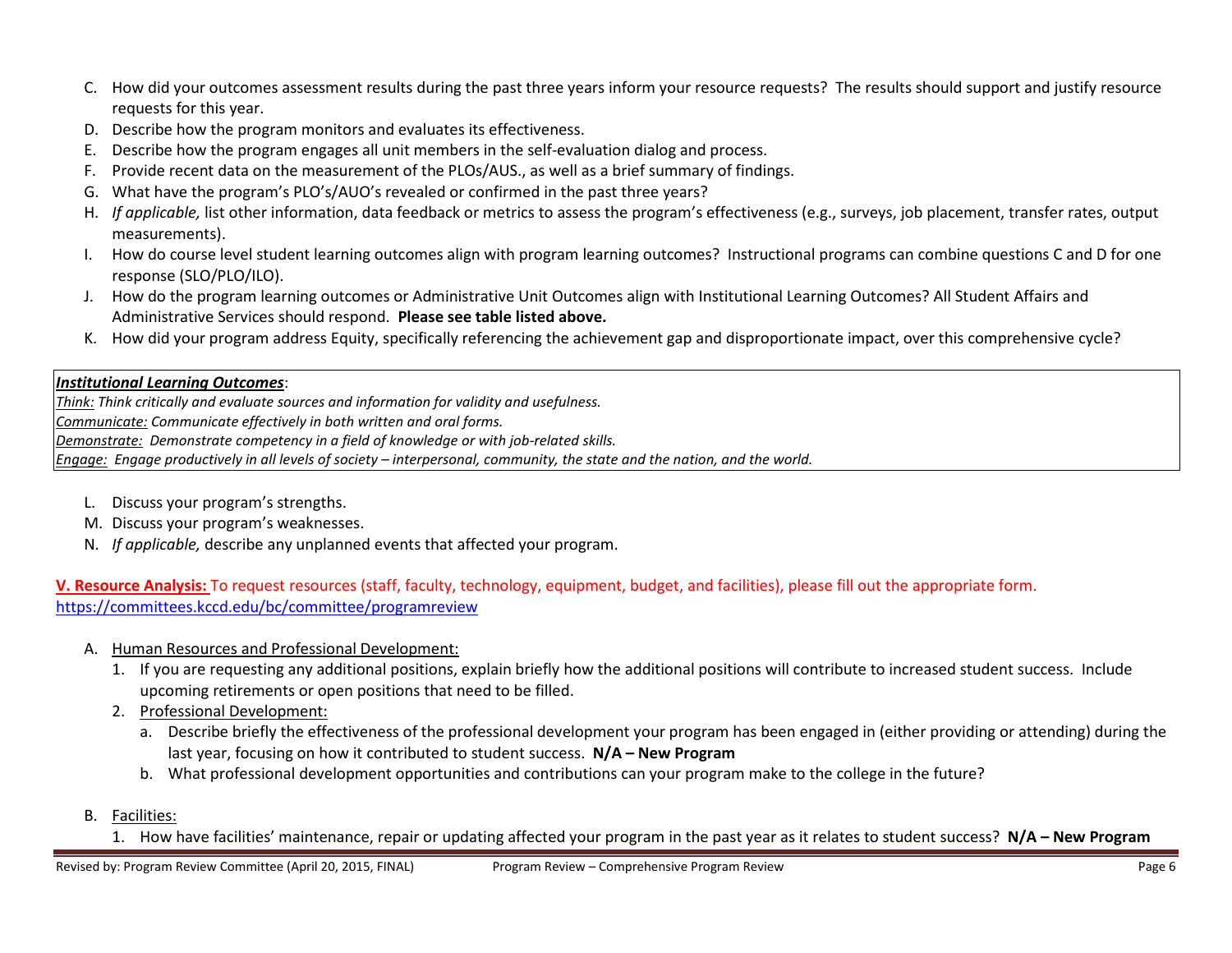2. How will your Facilities Request for next year contribute to student success?

Renovation of SE-46 (MESA is being moved to the Aera STEM Success Center in spring 2016) will allow for the additional automation lab needed to support the senior level classes.

- C. Technology and Equipment:
	- 1. Understanding that some programs teach in multiple classrooms, how has new, repurposed or existing technology or equipment affected your program in the past year as it relates to student success? N/A – New Program
	- 2. How will your new or repurposed classroom, office technology and/or equipment request contribute to student success? See above
	- 3. Discuss the effectiveness of technology used in your area to meet college strategic goals. N/A New Program
- D. Budget: Explain how your budget justifications will contribute to increased student success for your program.

# VII. Faculty and Staff Engagement: N/A – Faculty not hired nor reassigned to the program.

- A. Discuss how program members have engaged in institutional efforts such as college committees, presentations, and departmental activities.
- B. Instruction Only: Discuss how adjunct faculty are included in departmental training, discussions and decision-making.

# VIII. Conclusions and Findings:

Present any conclusions and findings about the program. This is an opportunity to provide a brief abstract/synopsis of your program's current circumstances and needs.

Industrial automation represents the technology-driven business model of the 21st century. In today's industry, an engineering team is involved in developing new products or systems. This team is typically composed of engineers, technologists and technicians. Engineers apply their knowledge of mathematics and science to develop ways to economically utilize natural resources for the benefit of mankind through a wide spectrum of activities including the conception, design, development and formulation of new systems and products. Technologists are typically graduates of baccalaureate-level programs that emphasize the application of scientific and technical knowledge; they participate in activities surrounding applied design, manufacturing, product assurance, sales and project management. Technicians work with equipment, assembling, repairing and testing devices or systems based on technical skills rather than scientific knowledge used in the original design.

Bakersfield College already offers a very comprehensive and rigorous curriculum for technician training within the Electronics Technology program, which includes the foundation coursework for Industrial Automation. Likewise, the local California State University, Bakersfield (CSUB), has developed a robust electrical engineering program that addresses the industry need for engineers. The employment gap in our service area exists with the lack of affordable education and training for the technologist with project management skills. This particular program in Industrial Automation targets occupations designed for the skill set of the technologist described above.

The Bachelor of Science degree in Industrial Automation focuses on the application of electronics and computer technology to industrial automation systems, including instrumentation and control, industrial robotics, and process control systems. The program prepares students for careers in the design, operation, and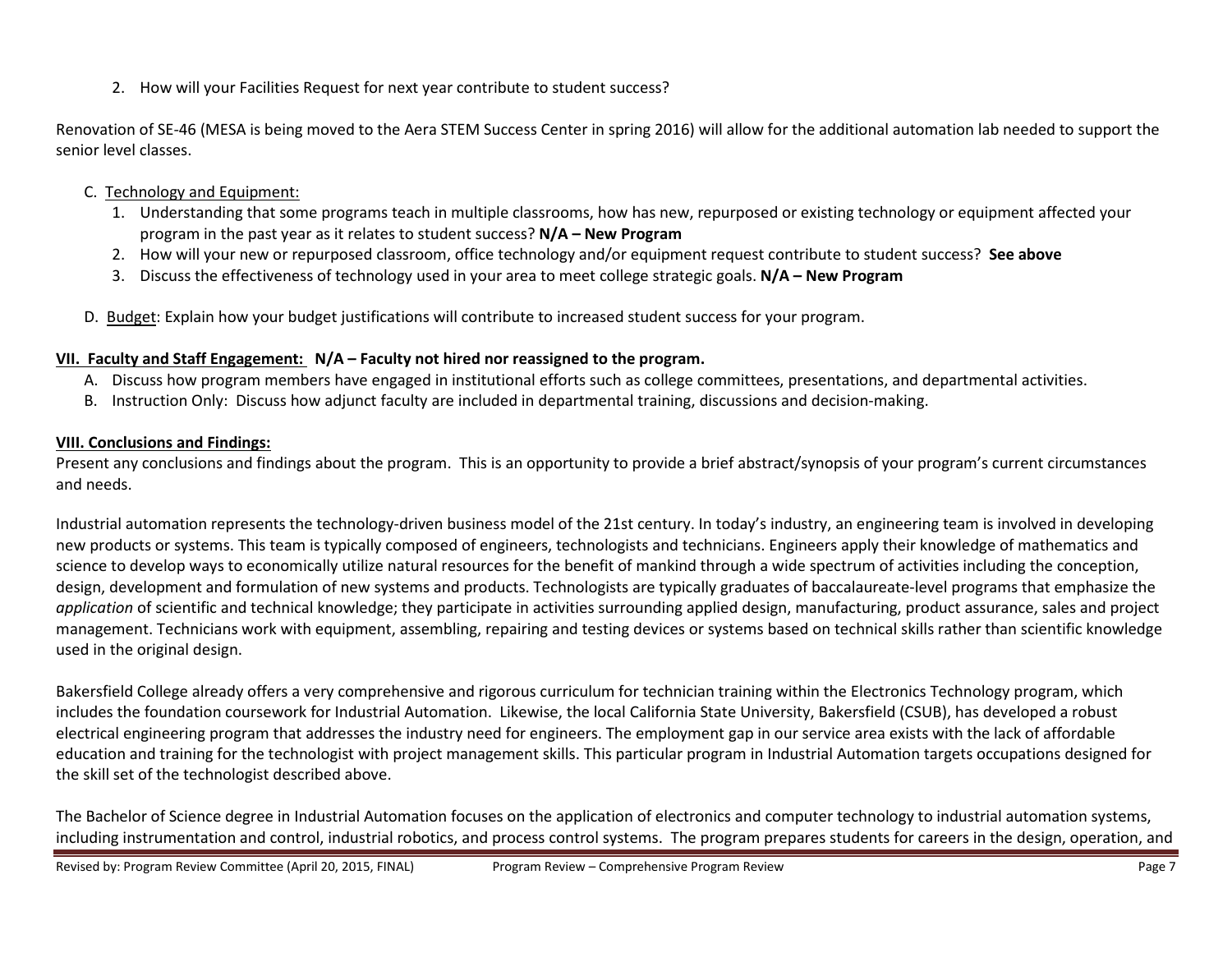management of industrial automation systems focusing on the local industries that utilize these technologies, such as petroleum production, food production, fabrication, and logistics. Significant emphasis is placed on project based learning facilitated by significant laboratory work.

Pedagogical goals of the program faculty include the modularization of the curriculum and expansion of active learning by providing increased sections of hybrid courses in which lecture material is provided online and labs are conducted face-to-face. These particular pedagogies will be integrated in much of the upper division coursework offered for the baccalaureate, providing accessibility to the program for workers who wish to advance in their current companies. Current curriculum development includes diverse delivery modes and a significant amount of project based learning facilitated by a strong lab component as shown in the table below.

| <b>Delivery Mode</b>   | <b>Percentage of Upper Division Student Contact</b> |
|------------------------|-----------------------------------------------------|
| Hybrid OR Face to Face | 60%                                                 |
| Online                 | 7%                                                  |
| Face to Face only      | 33%                                                 |

| <b>Project Based Learning</b> | <b>Percentage of Upper Division Student Contact</b> |
|-------------------------------|-----------------------------------------------------|
| Lecture                       | 52%                                                 |
| ∟ab                           | 48%                                                 |

The lower Central Valley has a large base of production and logistics facilities in the following industry sectors: agricultural products processing, materials processing, manufacturing, aerospace, energy (petroleum, cogeneration, renewables), warehousing/logistics, and infrastructure/utilities. Each industry sector has a need for technical management, industrial safety, quality assurance, and other positions requiring more than an associate degree or two-year certificate of achievement. According to Economic Modeling Specialists International (EMSI) data, these types of positions in Kern County have grown over 11% since 2009 and are predicted to grow an additional 20% over the next 9 years.

Students receiving the Bachelor of Science degree in Industrial Automation at BC are qualified for managerial track occupations which require technical training in the automation field, as well as project management, systems implementation, sales, quality control, and manufacturing operations. There are over 4400 jobs in the Bakersfield service area that could be staffed with BAS graduates, with expected annual openings of 200 and median earnings of \$47/hour (EMSI).

According to local industry leaders, there is a shortage of qualified technical mid-management workforce in Kern County. This is supported by Occupational Employment Statistics (OES) findings in which there is a projected 12.4% increase in demand for general and operations managers from 2012-2022. Many companies hire from out-of-state with poor retention rates. Members from the newly established Industrial Automation Advisory Board stated that:

It is extremely evident that there is a need for a technically well trained mid management workforce; a workforce that can implement engineering designs and manipulate advanced technology to benefit various manufacturing processes while seamlessly communicating the technology processes to the team. We support Bakersfield College's BS degree program due to the extreme need for employees with these advanced skills.